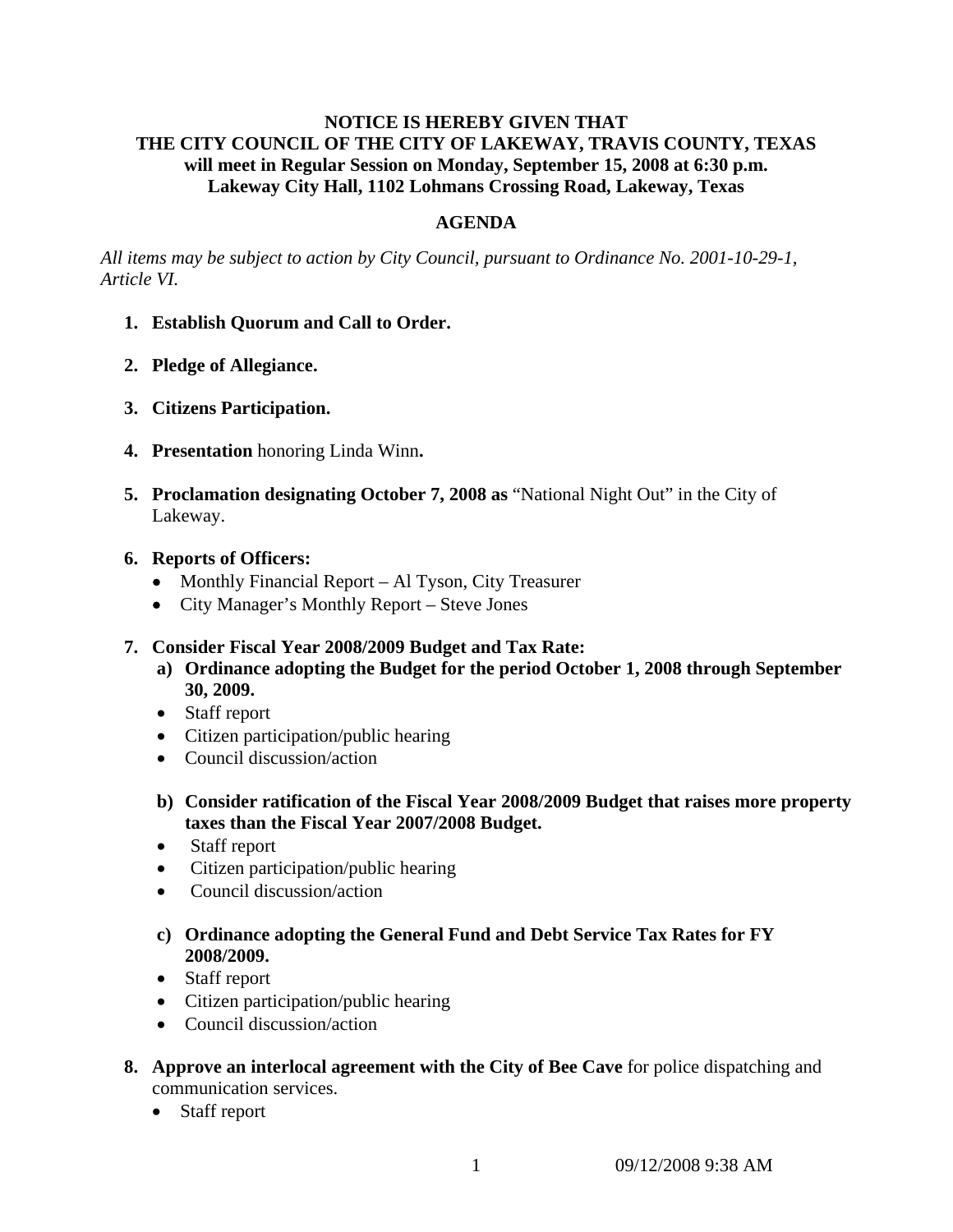- Public hearing
- Council discussion/action
- **9. Resolution approving the 2008 Capital Improvement Plan.**
	- Staff report by City Manager Steve Jones
	- Citizen participation/public hearing
	- Council discussion/action

**10. Resolution supporting Equal Drawdown Proposal requested by** Highland Lakes Group for equal and simultaneous drawdown of Lakes Travis and Buchanan.

- Staff report
- Citizen participation/public hearing
- Council discussion/action
- **11. Flood Damage Prevention Ordinance Update.** A proposed update to the Flood Damage Prevention Ordinance adopting the proposed Flood Insurance Rate Map.
	- Staff report
	- Public hearing
	- Council discussion/action
- **12. Future Land Use Map.** A proposed amendment to the Comprehensive Plan modifying the City's Future Land Use Map.
	- Staff report
	- Public hearing
	- Council discussion/action
- **13. Request from Alex Torres,** representing the Cigar Room, located at 1310 RR 620 South, Suite A-12 (Lakeway Plaza), for a variance of Ordinance No. 2007-07-16-4 to allow the sale of alcoholic beverages within 300 feet of a church.
	- Staff report
	- Public hearing
	- Council discussion/action
- **14. Executive Session.** Adjourn to Executive Session pursuant to Texas Government Code § 551.071. Consultation with Attorneys. Discuss settlement offer from Charlotte Finto.
- **15. Reconvene in Open Session** to discuss and take action, if deemed necessary, regarding the executive session item listed above.
	- Consider a settlement offer from Charlotte Finto
	- Council discussion/action.

**CONSENT AGENDA: All items may be approved by one Council vote. Members of the Council may pull items from the consent agenda for discussion.** 

**16. Approve authorization of \$4,950.00 for the purchase of a surveillance system** for Lakeway Justice Center from the Court Technology Fund.